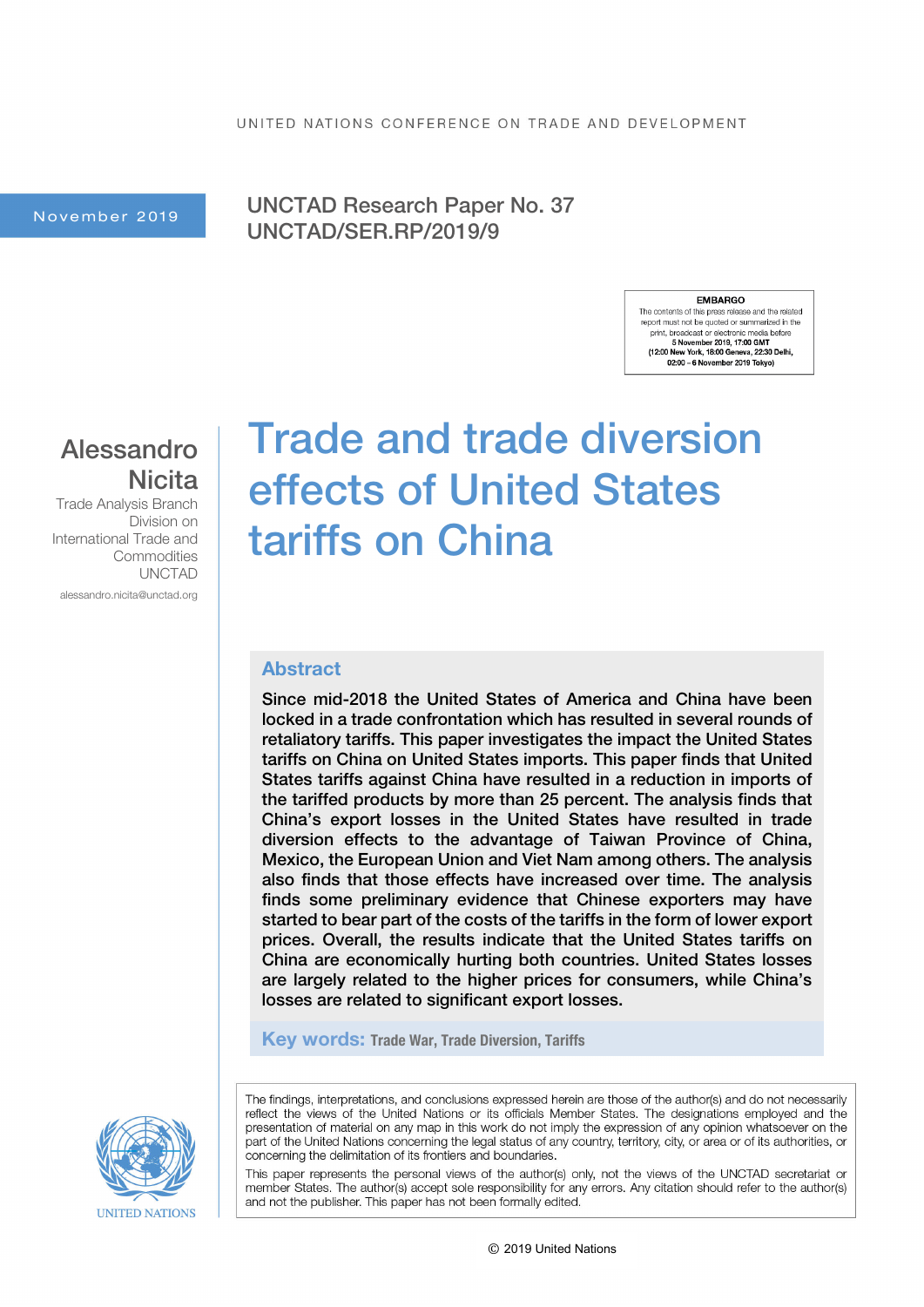#### **Contents**

 $\_$  , and the state of the state of the state of the state of the state of the state of the state of the state of the state of the state of the state of the state of the state of the state of the state of the state of the

|                                                                         | $\mathbf{2}$     |
|-------------------------------------------------------------------------|------------------|
|                                                                         | 3                |
|                                                                         | $\boldsymbol{A}$ |
|                                                                         | 5                |
| 4. Assessing the impact of United States tariffs on imports from China, |                  |
| on United States import prices and on United States imports from        |                  |
|                                                                         |                  |
|                                                                         | 11               |
|                                                                         | 14               |
|                                                                         | 15               |
|                                                                         | 16               |

### Acknowledgements

This paper represents the personal view of the author and should not be attributed to the United Nations, UNCTAD secretariat, or its member States. This paper benefited from comments by Ksenia Koloskova, Carlos Razo and Mesut Saygili. The author accepts sole responsibility for any error remaining.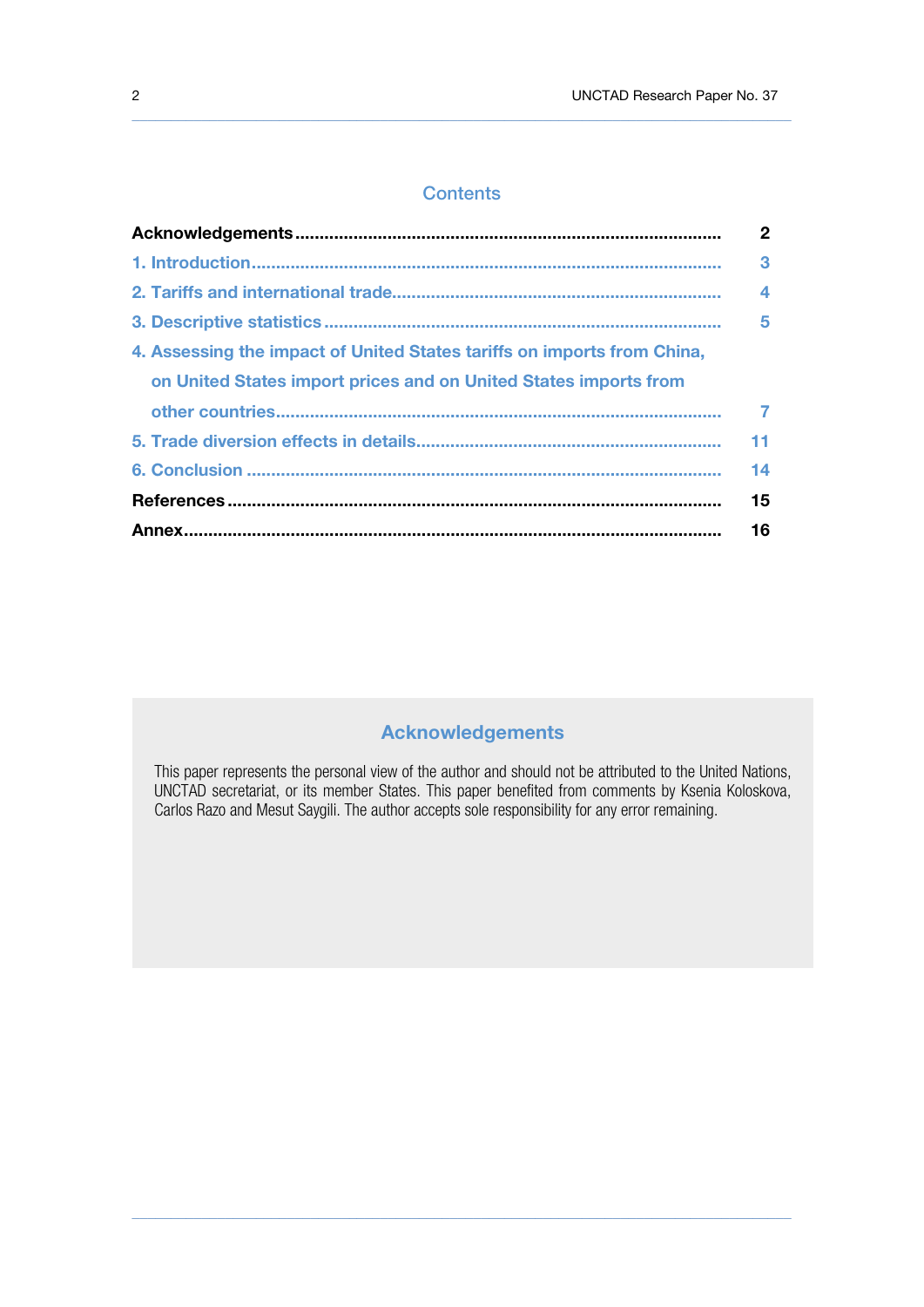### 1. Introduction

Over the course of 2018, the United States administration started implementing a series of trade measures aimed to curtail imports, first targeting specific products (steel, aluminum, solar panels and washing machines) and then specifically targeting imports from China.<sup>[1](#page-2-0)</sup> The first phase of the United States-China trade confrontation occurred in the early summer of 2018 when the United States and China raised tariffs on about US\$ 50 billion of each other's goods. The impossibility of finding common ground to resolve the issues of trade balances and intellectual property rights resulted in the further deterioration of United States-China trade relationship. The United States administration introduced additional tariffs in September 2018 to cover US\$ 200 billion of Chinese imports, to which China retaliated by imposing tariffs on imports from the United States worth an additional US\$ 60 billion. While these tariffs were initially due to rise from 10 to 25 percent in January 2019, in early December 2018 the parties agreed to hold off any retaliatory actions until March 2019. This truce held until June 2019 when the United States went ahead with the planned increase in tariffs from 10 percent to 25 percent, to which China responded by raising the tariffs on a subset of the products which were already subject to tariffs. The retaliation further escalated in September 2019 when the United States imposed 15 percent tariffs on a large subset of the remaining US\$ 300 billion of imports from China not yet subject to tariffs. Further escalation is expected to take place in December 2019. This series of events and retaliatory actions is known as the United States-China trade war.

 $\_$  , and the state of the state of the state of the state of the state of the state of the state of the state of the state of the state of the state of the state of the state of the state of the state of the state of the

The sudden change in United States trade policy vis-à-vis China during the second half of 2018 provides an opportunity to investigate the impact of tariff changes on international trade. The fact that tariffs were implemented in different phases, on a single country, and on very specific products allows us to discern their effects using conventional and well tested methods. This paper uses updated and finely disaggregated data to investigate the impact of such tariffs on United States imports and to answer three related questions: first, to what extent and when United States tariffs have reduced imports from China; second, whether United States tariffs have had any effect on China export prices; and third, to what extent United States tariffs on China have resulted in a surge of United States imports from elsewhere. This paper analyzes the impact of the two initial phases of the United States-China trade war. Phase one covers the products for which United States tariffs were initially raised in July 2018. Phase two covers the products for which United States tariffs were initially raised at the end of September 2018. Phase one of United States tariff escalation involves about US\$ 60 billion worth of imports from China, comprising about 1,100 HS 8-digit codes. Phase two of United States tariffs on China covers about US\$ 200 billion worth of imports from China, comprising about 6,000 HS 8-digit codes. The United States tariff schedule comprises close to 11,000 HS8 tariff codes, thus phase one and two collectively cover about two thirds of United States HS8 lines[2](#page-2-1).

The analysis of this paper finds that the additional United States tariffs against China have resulted in a reduction in imports of the tariffed products by more than 25 percent during the first half of 2019. Importantly, the analysis indicates that China's export losses have increased over time, with losses in the second quarter of 2019 relatively higher than in previous quarters. Regarding prices, the analysis finds some indications that Chinese exporters may have started in the second quarter of 2019 to bear part of the costs of the tariffs in the form of lower export prices. The analysis also finds that China's export losses in the United States market have resulted in trade diversion effects, but only partially so. United States imports from Taiwan Province of China, Mexico, the European Union and Viet Nam among others, have all substantially increased because of the United States tariffs on China. At the sectoral level, office machinery and communication equipment were the sectors most affected by the tariffs.

<span id="page-2-0"></span><sup>1</sup> Bown (2019) provides a clear summary and a detailed timeline of the United States- China trade war.

<span id="page-2-1"></span><sup>&</sup>lt;sup>2</sup> Because trade data is not yet available, the analysis of this paper does not cover the last phase of the trade war: the products for which tariffs were raised in September 2019. Moreover, this paper focuses only on the impact of United States tariff escalation on United States imports because the sufficiently disaggregated data on the Chinese imports that is required for the analysis is not yet publicly available. The methods of this paper can be used to infer the impact of the trade war on Chinese imports once the data become available.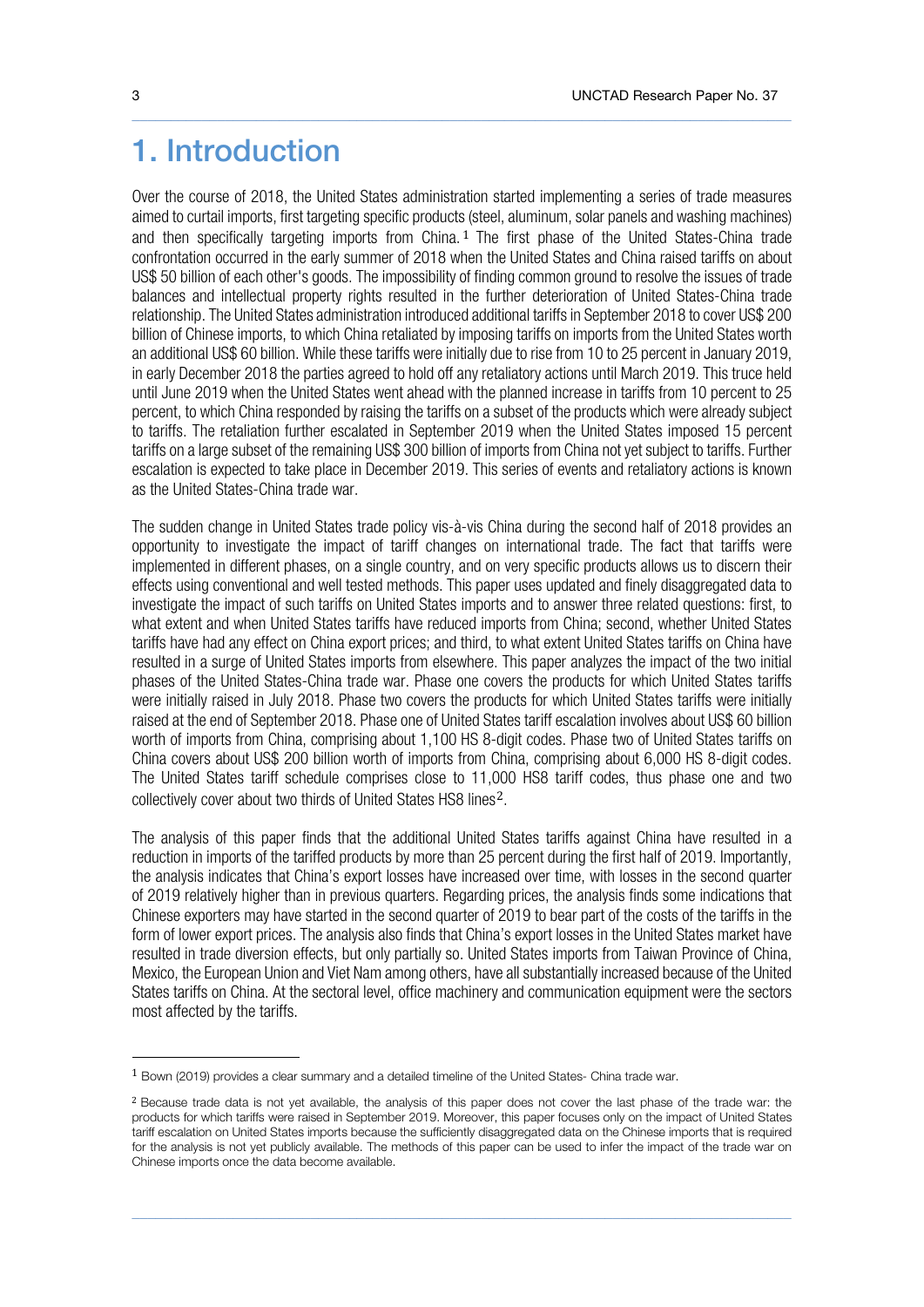This paper continues as follows. Section 2 provides a brief overview on the general effects of tariffs on international trade. Section 3 describes recent statistics on United States imports. Section 4 provides econometric evidence on the impact of tariffs on United States imports, import prices, and trade diversion. Section 5 presents trade diversion effects by country. Section 6 concludes.

 $\_$  , and the state of the state of the state of the state of the state of the state of the state of the state of the state of the state of the state of the state of the state of the state of the state of the state of the

# 2. Tariffs and international trade

Conventional trade models provide a framework for understanding the impact of tariffs on trade: tariffs raise the prices of foreign goods with the result of reducing demand for imports.[3](#page-3-0) Moreover, in the case of tariffs applied only to specific countries, as in the United States-China trade war, tariffs can lead to trade diversion effects as importers can avoid the tariffs by sourcing the goods from elsewhere. Trade diversion effects do not necessarily happen, and generally are not complete, meaning that third countries are generally able to capture only part of the trade, with the rest being lost or internalized by the country imposing the tariff.

There are various reasons for which trade diversion effects are generally not complete. For example, other countries may not have enough untapped supply capacity, exporters subject to tariffs may retain trade by reducing their prices; and trade frictions may make it very difficult to find other competitive suppliers, such as high transportation costs due to inadequate trade infrastructures. In practice, the various effects of tariffs are not mutually exclusive and often happen in concert: bilateral tariffs lead to higher prices for consumers, to lower profits for exporting firms, and are accompanied by trade diversion effects that favour third countries. Trade models capture these effects with parameters measuring the degree to which prices and quantities imported from different countries react to tariffs.

While trade models provide a framework for understanding the dynamics of the ongoing trade war, data is required to validate the models. The United States Census Bureau provides very comprehensive and updated official statistics which can be used to provide some insights on the effects to date of United States tariffs on imports from China. [4](#page-3-1)

To investigate the effect of United States tariffs on China this paper uses trade data at the 8-digit level of the HS classification, representing more than 10,000 tariff lines. The analysis makes use of data from the first quarter of 2017 to the second quarter of 2019. The use of quarterly data reduces the noise and improves accuracy over monthly level data. The data utilized for this study is comprised of import values and prices (computed from unit values by dividing values by quantities). Unit values are to be intended as export prices as they do not include any tariffs imposed by the United States. [5](#page-3-2)

# 3. Descriptive statistics

Before formally examining the impact of United States tariffs on imports from China it is useful to provide some descriptive statistics to put the subsequent analysis in context. In 2018, United States imported from China

<span id="page-3-0"></span><sup>&</sup>lt;sup>3</sup> Amiti, Redding and Weinstein (2019) provide a more exhaustive discussion how tariffs affect demand and prices in the context of the United States-China trade war. Amiti, Itskhoki, and Konings (2019) more formally discuss the mechanisms through which international shocks affect domestic prices.

<span id="page-3-1"></span><sup>4</sup> The long-term effects of bilateral tariffs on international trade are more complex. Trade flows depend not only on supply, demand, and substitution effects but also on reliable infrastructure and logistics. While the effect of tariffs on prices and imports may be immediate, their effect will only gradually converge towards a new equilibrium. Firms need to enter new markets, production processes need to be shifted, and logistic infrastructure needs to be built.

<span id="page-3-2"></span><sup>5</sup> It is important to emphasized that the available data on import prices is generally less reliable and does not account for quality or varieties of goods within the same tariff line (e.g. standard LED monitors vs Ultra HD monitors), so the comparison of import prices across time is often more problematic as it would need to assume away changes in quality and varieties. For this reason, the unit values data in the analysis is accurately screened for outliers.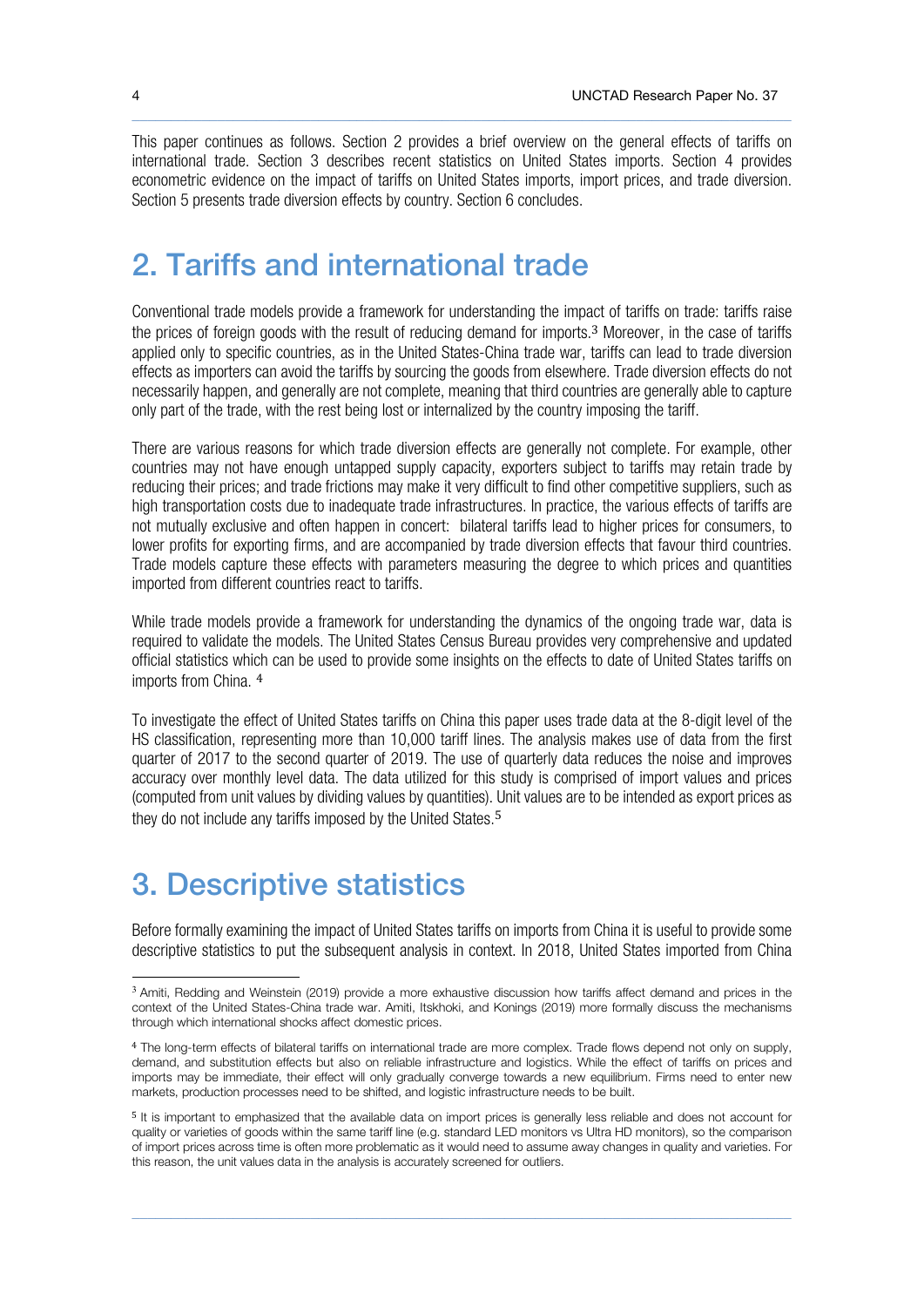about US\$ 550 billion worth of goods, US\$ 255 billion of which in the first half of 2018. By comparison, the value of United States imports from China in the first half of 2019 was less than US\$ 230 billion, corresponding to a decline of about 10 percent. A key question is therefore to what extent the United States-China tariffs contributed to such a decline.

 $\_$  , and the state of the state of the state of the state of the state of the state of the state of the state of the state of the state of the state of the state of the state of the state of the state of the state of the

Preliminary evidence of the impact of tariffs on United States imports from China can be drawn by comparing the changes in the values of goods imported from China subject to United States tariffs vis-à-vis those not affected. Figure 1 presents percentage changes in United States imports from China in 2019 vs the same quarter of 2018 to control for seasonal patterns. Figure 1 further differentiates between goods which were subject to phase one tariffs and those of subject to phase two.





Source: Author's calculation based on United States Census Bureau data.

Figure 1 indicates that Chinese exports to the United States started to decline soon after the imposition of tariffs, especially for those products covered under phase one. For the products covered under phase two the effects started to be evident from the first quarter of 2019. Figure 1 also shows some frontloading regarding goods under phase two (i.e. the increase in imports just before the tariffs take effect). By comparison, imports of goods not subject to tariffs have been relatively more stable and increased during Q2 2019. One possible reason for such an increase is United States importers stockpiling due to the possibility of additional tariffs on the remaining products (which indeed happened in September 2019). Another possible explanation is that Chinese exporters were trying to maintain profit margins by increasing exports in non-tariffed goods. Another possibility relates to mis-invoicing products to avoid the tariffs (Buehn and Eichler, 2011).

The overall effect of United States tariffs on imports from China is also evident by disaggregating the data by economic sectors. Figure 2 reports the change in the value of imports between the first half of 2018 vs the first half of 2019 across sectors. In most of the sectors, imports declined in the case of tariffed products (those under phase one and two combined), while imports increased for those products not subject to tariffs. The exception is lower imports for communication equipment not subject to additional tariffs, but even so imports fell to a relatively lower extent (in percentage terms the value of non-tariffed goods dropped by about 10 percent vs a drop of about 30 percent for tariffed goods).[6](#page-4-0)

<span id="page-4-0"></span><sup>6</sup> This could be the results from the United States-China highly integrated value chains in the ICT sectors.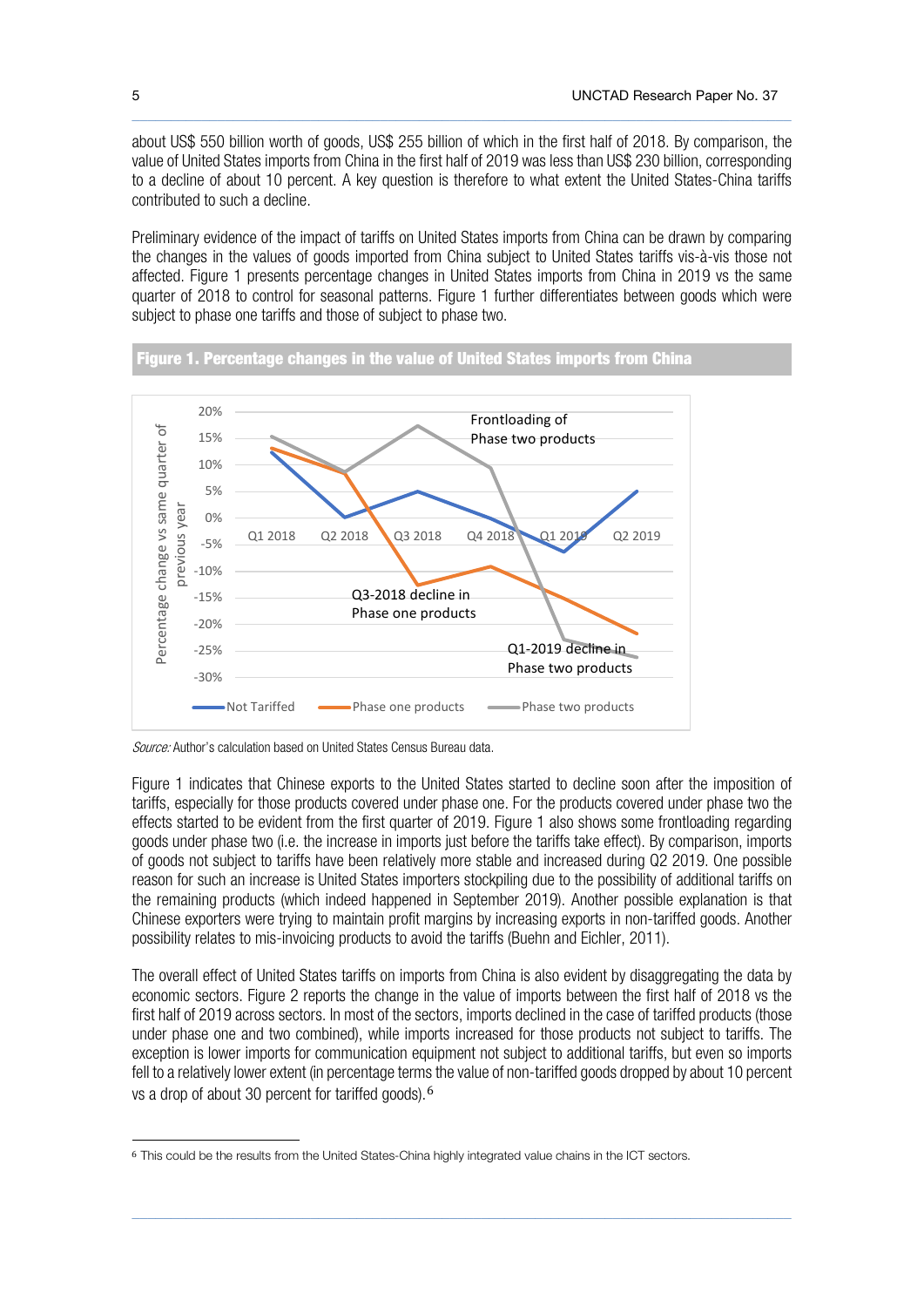

 $\_$  , and the state of the state of the state of the state of the state of the state of the state of the state of the state of the state of the state of the state of the state of the state of the state of the state of the

Figure 2. Percentage change in United States imports from China in tariffed and non-tariffed

Source: Author's calculation based on United States Census Bureau data.

products, by sector

Office machinery has been the hardest hit sector in the trade war. In this category, the imports of products subject to additional tariffs dropped by 65 percent. For other sectors, such as agri-food, communication equipment, and precision instruments, trade in the tariffed goods fell by more than 30 percent. Although the descriptive statistics of Figures 1 and 2 suggest considerable effects of United States tariffs on imports from China, there could also be other factors confounding the results. The next section provides more formal evidence of the impact of tariffs on United States imports.

# 4. Assessing the impact of United States tariffs on imports from China, on United States import prices and on United States imports from other countries

This section more formally examines whether the general predictions of trade models are reflected in the data. The analysis specifically examines three related questions: first, to what extent United States tariffs have reduced imports from China, and when; second, whether United States tariffs have had any effect on United States import prices; and third, to what extent tariffs have resulted in a surge of United States imports from third countries.

The identification strategy relies on simple methods: the change in the variable of interest is regressed on a dichotomous variable indicating the presence of additional tariffs. Such approach identifies the impact of tariffs by comparing the imports of tariffed goods with that of products not affected by tariffs. The econometric estimation provides a more robust analysis than simple descriptive statistics as it further controls for demand effects and sectoral specific shifts. The analysis is based on a set of regressions where the percentage change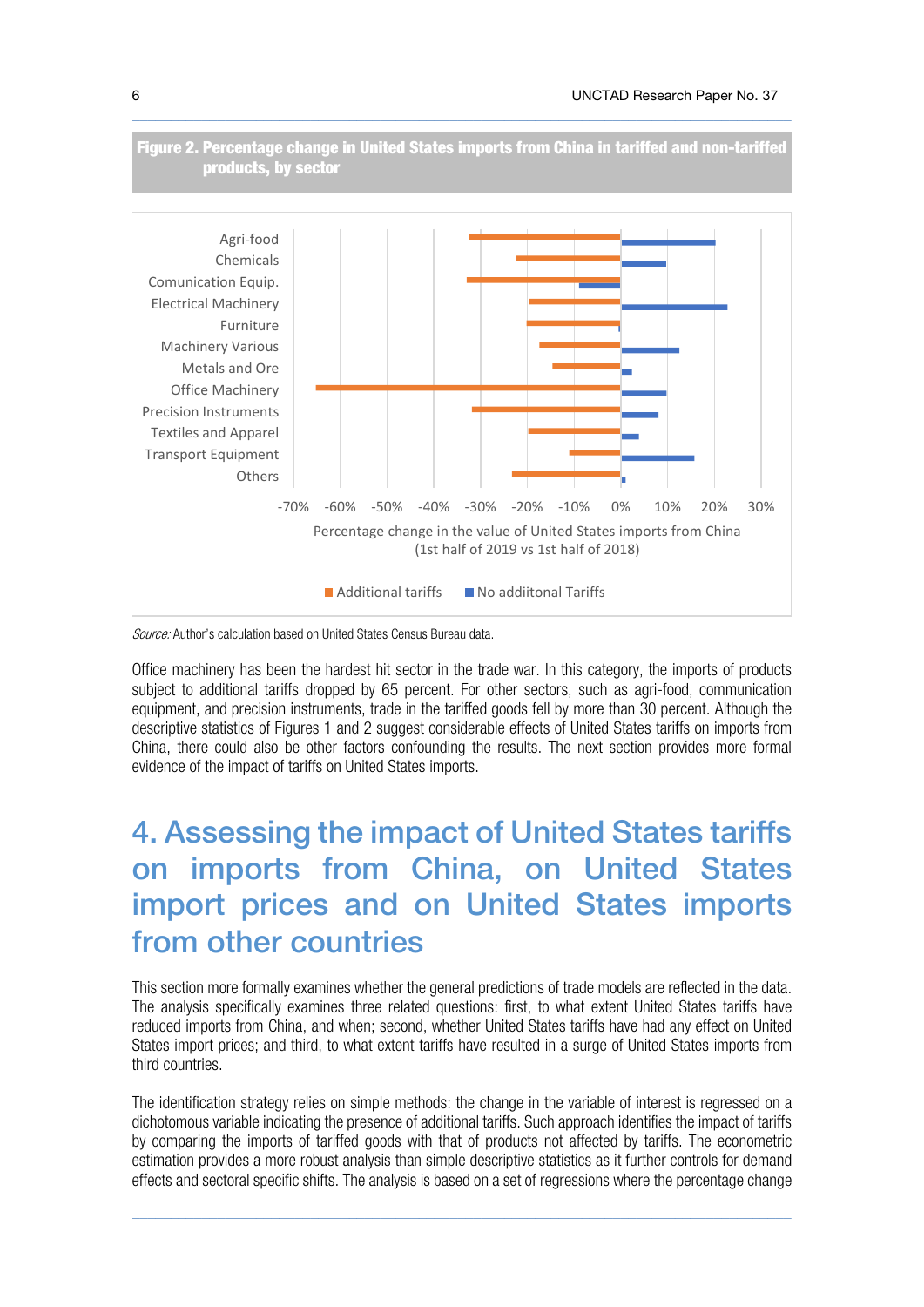in the variable of interest in a given quarter (measured on a year to year basis). The econometric setup therefore consists of cross-section regressions where the identification is between tariffed and non-tariffed products. In formal terms:

 $\_$  , and the state of the state of the state of the state of the state of the state of the state of the state of the state of the state of the state of the state of the state of the state of the state of the state of the

$$
\Delta X_k = \beta^1 + \beta^2 \Delta C_k + \beta^3 T_k^1 + \beta^4 T_k^2 + \phi_z + \varepsilon_k \tag{1}
$$

In this specification  $\Delta X_k$  is the percentage change of the variable of interest, either the value of trade in US dollars or the price (unit value), for product k at the 8-digit level of disaggregation, and  $\Delta C_k$  controls for changes in the variable of interest in relation to the rest of the world (ROW).  $T_k^1$  and  $T_k^2$  are dichotomous variables indicating whether product k was subject to tariffs in phase one or phase two. The term  $\phi_z$  denotes sectoral fixed effects (HS 4-digit) and  $\varepsilon_k$  is the error term. Standard errors are clustered at the HS 4-digit level. Equation 1 is estimated separately for the six quarters from Q1 2018 to Q2 2019. Values and prices are constructed as percentage change vis a vis the same quarter of the previous year to control for seasonal patterns. The presence of HS 4-digit fixed effects is essential in providing evidence as it restricts the identification within similar products.

In equation (1) the coefficients  $\beta^3$  and  $\beta^4$  measure the average impact of tariffs, in phase one and phase two. For example, a coefficient of minus 0.1 would imply that on average the value of goods subject to tariffs have declined by 10 percent relative to the value of similar goods not subject to tariffs. In this setup, the constant measures the changes in the variable of interest for goods not subject to tariffs. Note that by running a series of cross-section regression it is possible to better identify the timing for the tariffs to have an impact on the variable of interest.

|                      | (1)        | (2)                 | (3)         | (4)         | (5)         | (6)         |
|----------------------|------------|---------------------|-------------|-------------|-------------|-------------|
|                      | Q1 2018    | Q <sub>2</sub> 2018 | Q3 2018     | Q4 2018     | Q1 2019     | Q2 2019     |
|                      |            |                     |             |             |             |             |
| Percentage change in | $-0.00051$ | $-0.00506***$       | $-0.00187$  | 0.001000    | $-0.00161$  | $-0.00116$  |
| imports from the     |            |                     |             |             |             |             |
| <b>ROW</b>           | (0.0004)   | (0.0019)            | (0.0013)    | (0.0006)    | (0.0014)    | (0.001)     |
| Phase 1 tariffs      | 0.0204     | 0.0505              | $-0.220***$ | $-0.392***$ | $-0.374***$ | $-0.491***$ |
|                      | (0.0408)   | (0.0396)            | (0.0383)    | (0.0429)    | (0.0393)    | (0.0390)    |
| Phase 2 tariffs      | 0.00546    | $0.0620**$          | 0.0169      | $-0.0337$   | $-0.203***$ | $-0.293***$ |
|                      | (0.0315)   | (0.0303)            | (0.0292)    | (0.0339)    | (0.0307)    | (0.0305)    |
| Constant             | $-0.00999$ | $-0.0873***$        | $0.0584***$ | $0.0396*$   | $-0.0255$   | $0.0425**$  |
|                      | (0.0213)   | (0.0205)            | (0.0201)    | (0.0229)    | (0.0212)    | (0.0213)    |
|                      |            |                     |             |             |             |             |
| Observations         | 6,012      | 6,224               | 5,890       | 6,059       | 6,327       | 6,351       |
| R-squared            | 0.224      | 0.219               | 0.215       | 0.259       | 0.253       | 0.274       |

Table 1. Impact of United States tariffs on imports from China

Note: The dependent variable is the percentage change in United States imports from China. All specifications include HS 4digit fixed effects. Top and bottom 1 percent of observations are dropped. Clustered standard errors are shown in parenthesis, \*\*\* p<0.01, \*\* p<0.05, \* <0.1.

Table 1 reports the results of the estimation on the percentage change in the value of United States imports from China across six quarters. The results of Table 1 indicate that tariffs started to significantly affect United States imports from China in Q3 2018 for the products under phase one, and in Q1 2019 for products under phase two. Also note that the average impact of tariffs on United States imports from China appear to increase over time. For example, while the differential impact in the value of goods subject to phase one tariffs versus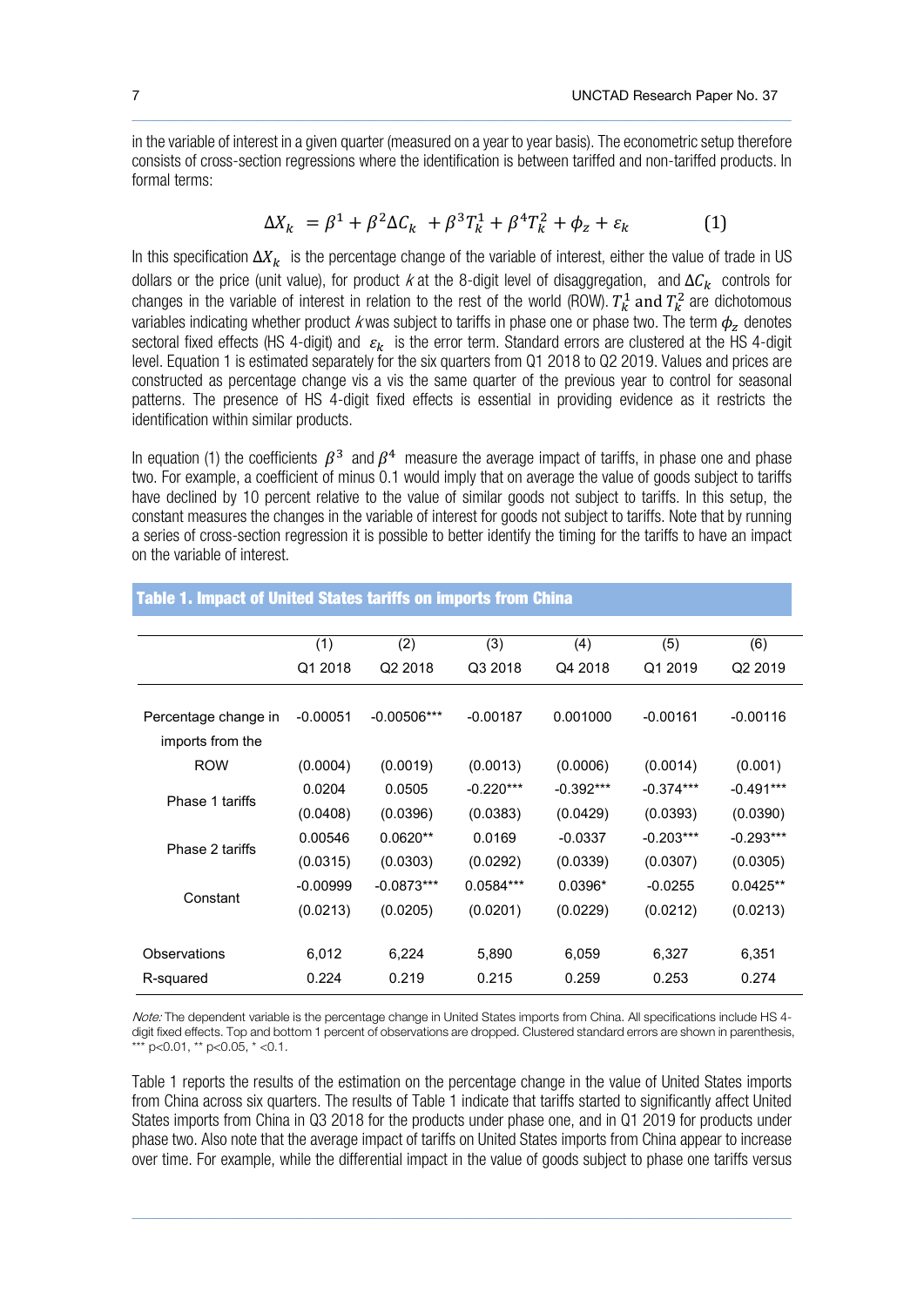these not affected was about 22 percent, it increased to about 45 percent in Q2 2019.[7](#page-7-0) For products subject to phase two it increased from 20 in Q1 2019 to 25 percent in Q2 2019. Also note that there was no systematic difference across product groups before tariffs took effect in Q3 2018. This provides further evidence that tariffs have been the main factor behind the fall in United States imports from China.

 $\_$  , and the state of the state of the state of the state of the state of the state of the state of the state of the state of the state of the state of the state of the state of the state of the state of the state of the

The second question of interest is how much of the tariffs are reflected in consumers' prices or whether the tariffs lower export prices. While the established literature (Feenstra, 1989; Goldberg and Knetter, 1997; Broda, Limao and Weinstein, 2008) generally finds that both consumers and exporters prices are affected by the imposition of tariffs, the few studies examining this question in relation to the United States-China trade war have so far found an almost full pass-through of tariffs to United States consumers' prices, with very little change in Chinese export prices (Amiti, Redding and Weinstein, 2019; Fajgelbaum, Goldberg, Kennedy and Khandelwal, 2019). However, there are reasons for which the tariffs pass-through to prices may initially be complete but then become incomplete over time. Notably, import prices may be sticky due to long contractual terms. In the medium-term, exporters could counteract the effect of the tariffs by lowering their prices to preserve market share. Preservation of market share is a good strategy when increases in trade costs are perceived as temporary, as it will deter foreign competitors from contesting the markets (Froot and Klemperer, 1986).

As with values and market share, the analysis uses differences in the changes of prices between goods subject to tariffs and those not subject to tariffs within the same narrowly defined sector. China's export prices are calculated from United States unit values of the goods originating from China and therefore do not account for costs related to the tariffs. <sup>[8](#page-7-1)</sup> In this setup, a decline in prices would suggest that Chinese exporters were bearing some of cost of the United States tariffs. Table 2 presents the econometric results.

|                    | (1)       | (2)                 | (3)       | (4)        | (5)        | (6)                 |
|--------------------|-----------|---------------------|-----------|------------|------------|---------------------|
|                    | Q1 2018   | Q <sub>2</sub> 2018 | Q3 2018   | Q4 2018    | Q1 2019    | Q <sub>2</sub> 2019 |
|                    |           |                     |           |            |            |                     |
| Percent change in  | $0.0686*$ | 0.0177              | $0.108*$  | $0.177***$ | $0.162***$ | $0.104***$          |
| import prices from |           |                     |           |            |            |                     |
| <b>ROW</b>         | (0.0398)  | (0.0172)            | (0.0614)  | (0.0320)   | (0.0415)   | (0.0359)            |
| Phase 1 tariffs    | 0.00781   | 0.0472              | 0.0358    | 0.0214     | 0.00772    | $-0.0723**$         |
|                    | (0.0269)  | (0.0293)            | (0.0325)  | (0.0326)   | (0.0309)   | (0.0298)            |
| Phase 2 tariffs    | 0.0307    | 0.0116              | $-0.0212$ | $-0.0166$  | $-0.0467$  | $-0.0877**$         |
|                    | (0.0383)  | (0.0386)            | (0.0475)  | (0.0449)   | (0.0456)   | (0.0374)            |
| Constant           | $-0.0138$ | $-0.0160$           | $-0.0153$ | $-0.0342$  | $-0.0324$  | $-0.00155$          |
|                    | (0.0179)  | (0.0199)            | (0.0218)  | (0.0208)   | (0.0201)   | (0.0186)            |
|                    |           |                     |           |            |            |                     |
| Observations       | 4,261     | 4,297               | 4,217     | 4,289      | 4,226      | 4,283               |
| R-squared          | 0.271     | 0.230               | 0.285     | 0.283      | 0.274      | 0.284               |

#### Table 2. Impact of United States tariffs on China export prices

<span id="page-7-0"></span><sup>7</sup> This by considering also the intercept which measures the effects on non-tariffed goods.

<span id="page-7-1"></span><sup>&</sup>lt;sup>8</sup> Prices are computed as unit values by dividing the import values by the corresponding quantity. One issue with unit values is that they are only a proxy for prices. Quantity data is generally less accurate than data reflecting unit values. Furthermore, unit values depend on other factors that may change across time (e.g. quality). In many cases unit values show unreasonable variance and therefore need to be scrutinized for outliers. For this reason, the estimation drops observations for which changes in the unit value are larger than 50%, and observations where the standard deviation of unit values between Q1 2017 and Q2 2019 larger than 3. While this drops about 25 percent of observations, it makes the estimating sample more reliable.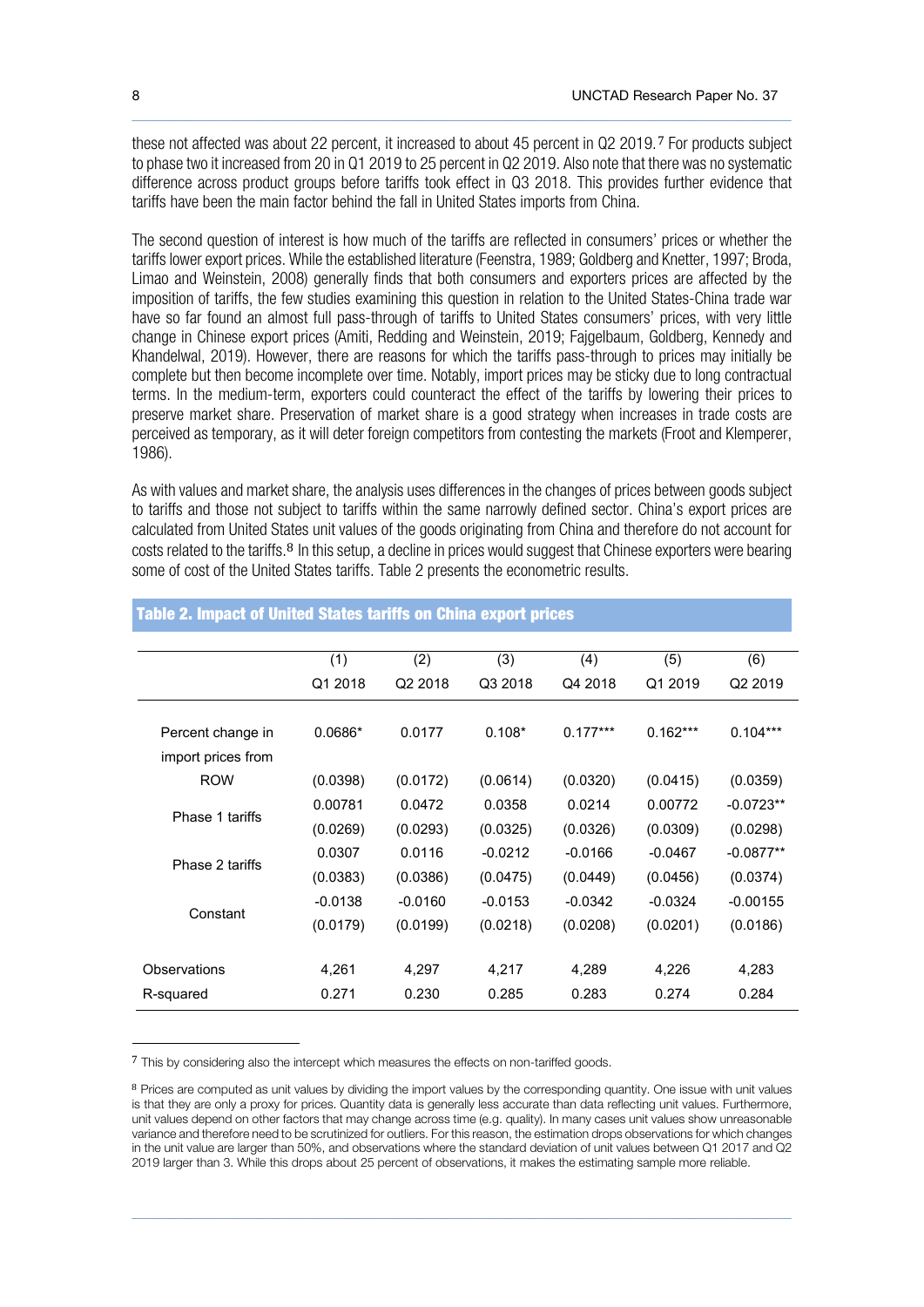Note: Dependent variable: percentage change in China export prices. All specifications include HS 4-digit fixed effects. Clustered standard errors are shown in parenthesis, \*\*\*  $p < 0.01$ , \*\*  $p < 0.05$ , \* <0.1.

 $\_$  , and the state of the state of the state of the state of the state of the state of the state of the state of the state of the state of the state of the state of the state of the state of the state of the state of the

The results of Table 2 do not show any impact of the tariffs on Chinese export prices until the very last period of analysis. For the second quarter of 2019 prices appear to have declined significantly more for product subject to tariffs. In magnitude, the results for Q2 2019 indicate lower Chinese export prices by about 8 percent on goods subject to tariffs. However, because of the uncertain reliability of data on unit values, the finding of lower Chinese export prices would need to be validated with further analysis based on additional data, once it becomes available.

One of the effects of United States tariffs on China is to make Chinese exporters less competitive and therefore these tariffs should favour the replacement of United States imports from China with imports from elsewhere. This is what is generally referred to as the trade diversion effect of a tariff. The following analysis tests for trade diversion effects by estimating a regression model in differences, where the change in the value of United States imports from China are regressed on United States imports from the rest of the world. The identification relies on comparing the change in imports for products subject to tariffs against products that are not subject to additional tariffs within the same narrowly defined sector. More formally the estimating equation takes the form:

$$
\Delta ROW_{kt} = \beta^{1} \beta^{2} \Delta X_{kt} + \beta^{3} T_{kt}^{1} + \beta^{4} T_{kt}^{2} + \beta^{5} T_{kt}^{1} \Delta X_{kt} + \beta^{6} T_{kt}^{2} \Delta X_{kt} + \phi_{z} + \theta_{t} + \varepsilon_{kt}
$$
 (2)

In this setup  $\Delta ROW_{kt}$  is the change in United States imports from the rest of the world vis-à-vis the same quarter of the previous year for product k at the 8-digit level of disaggregation, and where t denotes the quarter.  $T_{kt}^1$  and  $T_{kt}^2$  are dichotomous variables indicating whether product k was subject to United States tariffs on China in each quarter. The term  $\phi_z$  denotes sectoral fixed effects (HS 4-digit),  $\theta_t$  denotes the time fixed effect (quarter), and  $\varepsilon_k$  is the error term. The coefficient on the change in imports from China ( $\Delta X_{kt}$ ) provides an indication of the correlation between United States imports from China and United States imports from the rest of the world in the absence of tariffs; the overall effect of United States-China tariffs is captured by the tariff dummies, and the interaction terms isolate the trade diversion effects for goods subject to tariffs. The coefficients on the interaction terms represent the substitution of Chinese imports subject to United States tariffs by imports from elsewhere, for every dollar. Note that a negative coefficient would indicate the presence of trade diversion as it shows that imports from China are negatively correlated with imports from the rest of the world.

Table 3 reports the results across different time periods. First across all period of analysis, from Q1 2018 to Q2 2019, then for each of the last three quarters separately. The results are controlled for by sector (HS 4 digits) fixed effects, and by time fixed effects for the first specification.

|                                       | (1)                  | (2)        | (3)        | (4)                 |
|---------------------------------------|----------------------|------------|------------|---------------------|
|                                       | Q1 2018 - Q2<br>2019 | Q4 2018    | Q1 2019    | Q <sub>2</sub> 2019 |
| Change in imports from<br>China (CHN) | $0.214***$           | $0.221***$ | $-0.0170$  | 0.0545              |
|                                       | (0.0310)             | (0.0811)   | (0.113)    | (0.0690)            |
| Phase 1 tariffs (P1)                  | $2.674***$           | $3.550***$ | $-0.119$   | 0.397               |
|                                       | (0.443)              | (1.099)    | (0.974)    | (1.000)             |
| Phase 2 tariffs (P2)                  | 0.282                | 0.196      | $-0.333$   | $-0.460$            |
|                                       | (0.262)              | (0.570)    | (0.637)    | (0.619)             |
| P <sub>1</sub> *CHN                   | $-0.416***$          | $-0.429*$  | $-0.352**$ | $-0.482***$         |
|                                       | (0.0929)             | (0.229)    | (0.174)    | (0.131)             |
| P <sub>2</sub> *CHN                   | $-0.290***$          | 0.00579    | $-0.288*$  | $-0.332***$         |
|                                       | (0.0527)             | (0.107)    | (0.149)    | (0.0946)            |

 $\_$  , and the state of the state of the state of the state of the state of the state of the state of the state of the state of the state of the state of the state of the state of the state of the state of the state of the

#### Table 3. The impact of tariffs on trade diversion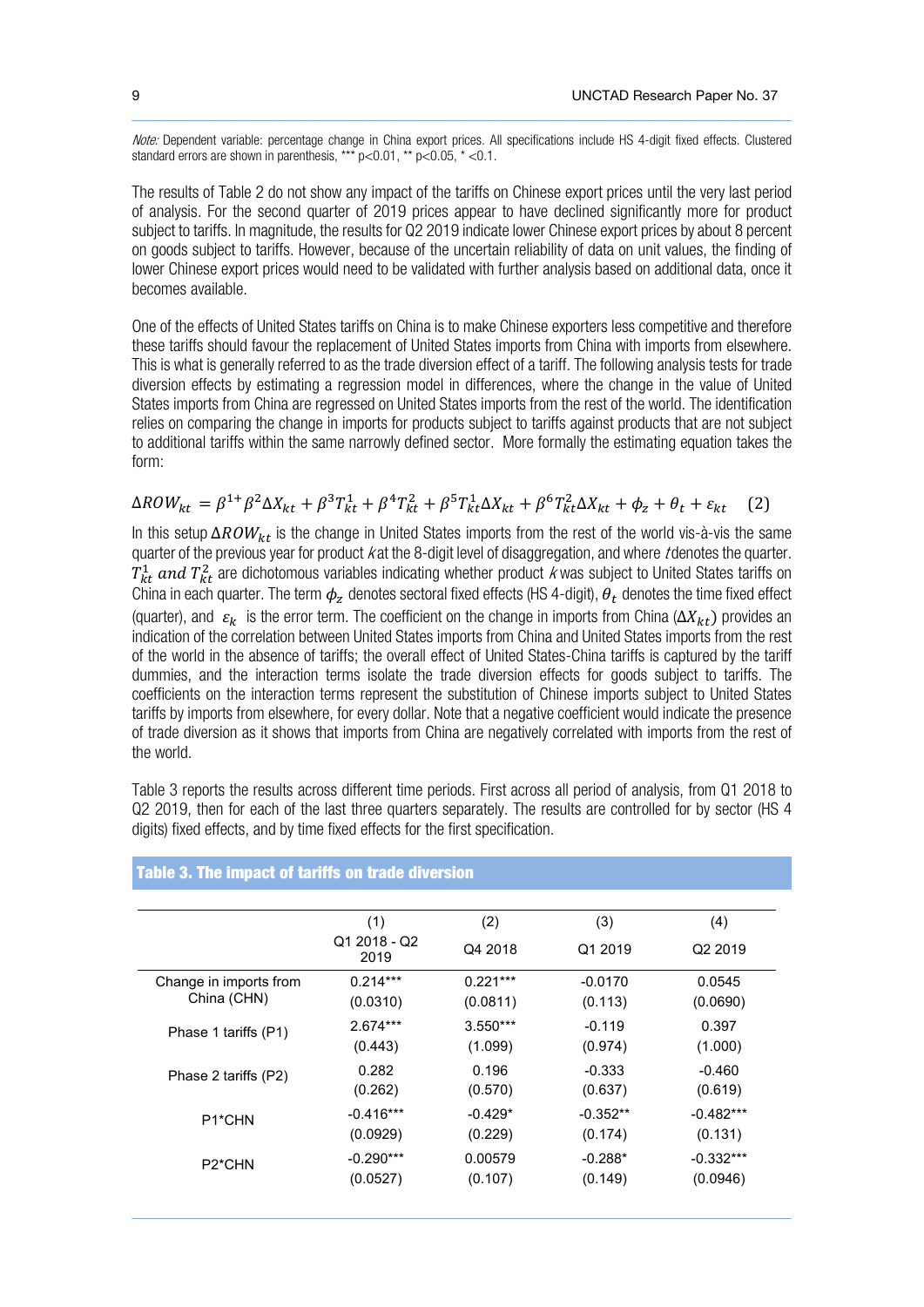| Constant            | $1.199***$ | $1.627***$ | $2.081***$ | $1.674***$ |
|---------------------|------------|------------|------------|------------|
|                     | (0.198)    | (0.407)    | (0.444)    | (0.431)    |
| <b>Observations</b> | 47,031     | 7.914      | 7,597      | 7,460      |
| R-squared           | 0.206      | 0.304      | 0.252      | 0.260      |

Note: Dependent variable is the change in United States imports from the rest of the world. All specifications include HS 4-digit fixed effects. Specification 1 includes time fixed effects. Clustered standard errors are shown in parenthesis, \*\*\* p<0.01, \*\* p<0.05, \* <0.1.

The positive and significant coefficient on the change in United States imports from China indicate that in normal times United States imports from the rest of the world are positively correlated with those from China. This is to be expected as imports generally follows broad economic conditions. However, for Q1 and Q2 of 2019 there is no correlation between United States imports from China and from elsewhere, while the correlation becomes negative when bilateral tariffs are considered. That is, in the first half of 2019 there was substitution for United States imports from China with imports from the rest of the world, but only in the presence of bilateral tariffs. In other words, the presence of the United States tariffs on China is resulting in an increase in imports from the rest of the world, but only when imports from China declined. Considering the specification for Q2 2019, tariffs resulted in trade diversion effects in the order of 48 cents per dollar for goods of phase one and 33 cents per dollar of goods subject to phase two. Trade diversion effects appear to be larger for products subject to phase one relative to products subject to phase two. Moreover, specification (3) and (4) indicate that trade diversion effects have increased over time. Also note that the identification of these effects is within HS 4-digit sectors. Therefore, the numbers presented above are to be interpreted as average differences between tariffed and non-tariffed goods within the same narrowly defined sectors.

### 5. Trade diversion effects in details

As discussed in the previous section, one consequence of United States bilateral tariffs on China has been to increase United States imports from elsewhere. In this context, a key question is which country has been best able to replace China in the United States market. This section investigates the outcome by identifying which countries have benefitted from the trade war, and by how much. The analysis makes use of the data at the HS 8-digit level by comparing the first two quarters of 2019 with the first two quarters of 2018 and by considering goods subject to phase one and phase two collectively.

To identify the countries that have benefitted from United States tariffs on China the analysis is largely based on observed data rather than estimation. Still, the quantification of these effects needs to rely on a few assumptions. The first assumption is that any observed decline in the value of United Statesimports from China of products under phase one or two is assumed to be exclusively due to the presence of the tariff. Similarly, the observed increases in United States imports of products from the rest of the world under phase one and two are assumed to be due to the presence of the tariffs on China. Note that the validity of these assumptions was tested in the econometric section which demonstrated that United States imports from China fell only in the presence of tariffs (Table 1) and that United States imports from the rest of the world increased only for the products that have been subject of United States tariffs on China (Table 3).

Another set of assumptions concerns the allocation of trade diversion effects. When the observed increase in United States imports from the rest of the world is insufficient to compensate for the loss of United States imports from China, the remainder is accounted as trade loss (i.e. reduced demand in the United States because of higher prices or increase in domestic supply). Note that the econometric results of Table 2 and 3 substantiate this assumption by showing that, on average, prices have increased for United States importers and the imports from the rest of the world were not able to fully substitute for the decline in the imports from China. For consistency, when the observed increase in the imports from the rest of the world is larger than the decline in the imports from China, imports from the rest of the world are rescaled to match the decline in United States imports from China. The rescaling is proportional to the observed increases in imports from each country. This avoids imputing any additional effects to the imposition of tariffs besides the effects of trade diversion.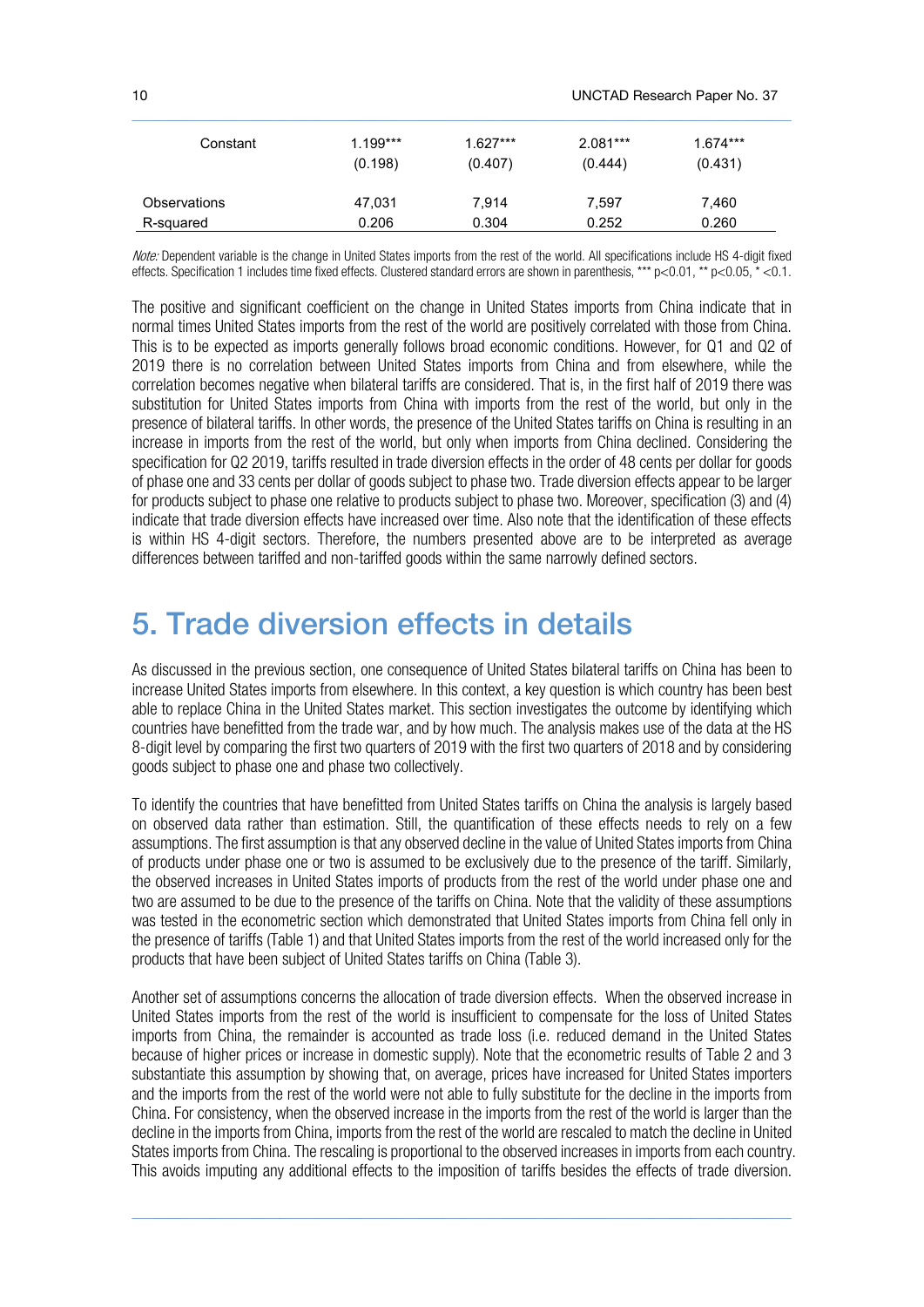Finally, countries for which United States import values have not changed, or have declined, have no gains originating from the trade diversion effects of the tariffs. The computations are carried out at the 8-digit level.

 $\_$  , and the state of the state of the state of the state of the state of the state of the state of the state of the state of the state of the state of the state of the state of the state of the state of the state of the

Under the assumptions detailed above, the overall trade diversion effects observed in data for the first half of 2019 amount to about US\$ 21 billion. To put this figure in context, one needs to consider that the observed United States imports from China in goods under the list of products of phases one and two accounted for about US\$ 130 billion in in the first half of 2018, but only to about US\$ 95 billion in the first half of 2019, resulting in a decline in United States imports from China of US\$ 35 billion (or about 25 percent). Therefore, of the US\$ 35 billion import loss, US\$ 21 billion (or about 63%) has been replaced by imports originating from other countries, while the remainder of US\$ 14 billion was lost due to lower demand in the United States and/or not enough capacity from the rest of the world. Note also that despite the tariffs, China has been able to preserve almost 75% of its trade in the products affected by tariffs.

Looking beyond averages, trade diversion effects show considerable variance both across countries and across sectors. Large countries with spare supply capacity and available trade infrastructure were the ones better positioned to replace China in the United States market. Existing trade agreements as well as geography also appear to be playing a significant role. Figure 3 reports the effects across a few selected economies along with the sectors accounting for most of the gains.<sup>[9](#page-10-0)</sup>



Figure 3. Trade diversion effects, by economies and regional groups (first half of 2019)

Source: Author's calculation based on United States Census Bureau data. Note: "Other Sectors" includes everything else, except the sectors displayed for each economy.

Taiwan Province of China was the largest beneficiary of the trade diversion effects of United States tariffs on China, accounting for additional exports to the United States of almost US\$ 4.2 billion in the first half of 2019. For Taiwan Province of China, the benefits are largely related to an increase in exports of office machinery and communication equipment. Mexico's increase in exports to the United States due to tariffs on China are quantified to be about US\$ 3.5 billion, mostly in the agri-food, transport equipment and electrical machinery sectors. The European Union benefitted by trade diversion effects of about US\$ 2.7 billion, largely due to increases in exports in the machineries sectors. Viet Nam's benefits account to about US\$ 2.6 billion and are mostly concentrated in communication equipment and furniture. Trade diversion effects in favour of the

<span id="page-10-0"></span><sup>9</sup> The annex reports the full matrix of beneficiaries by sector.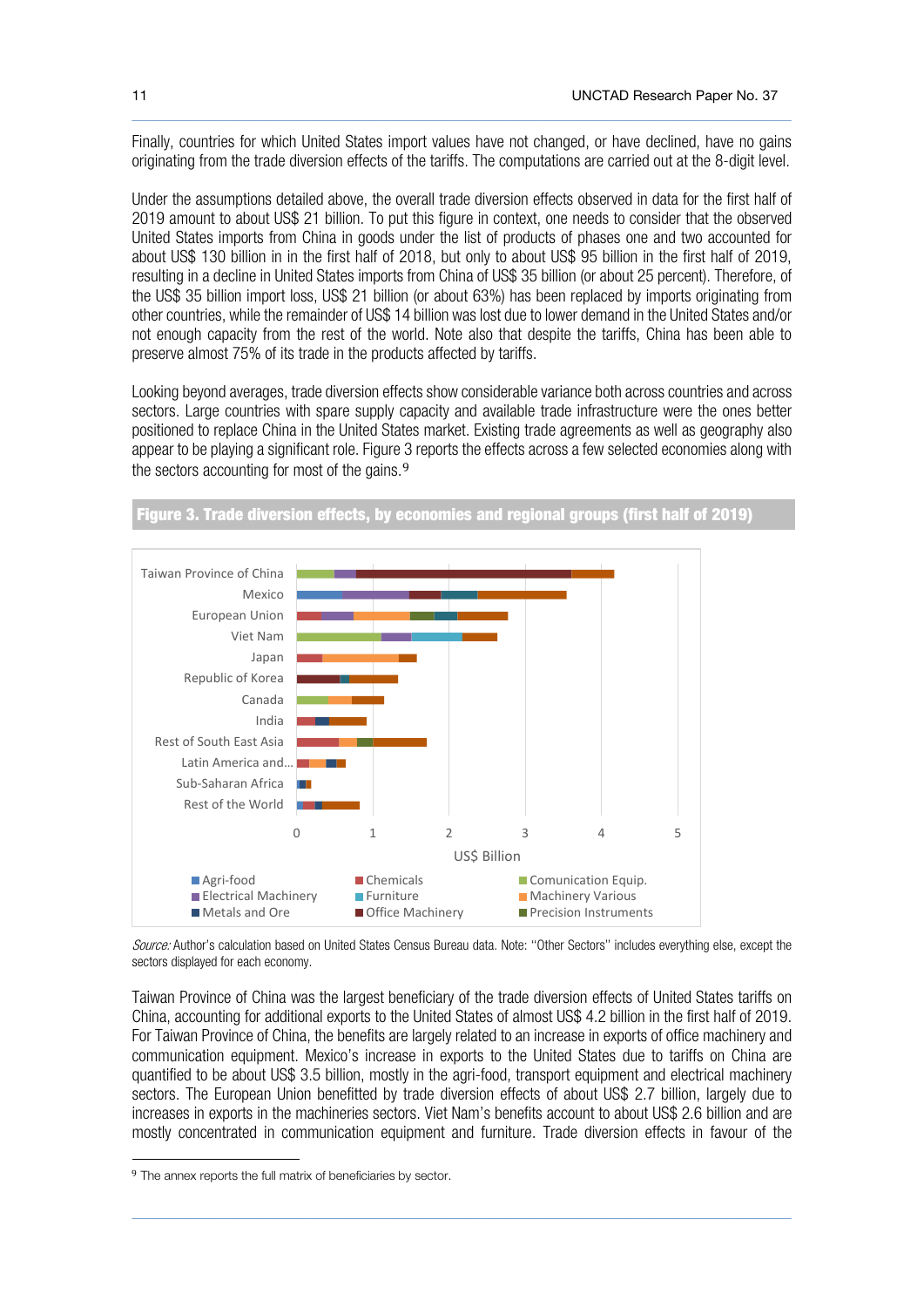Republic of Korea, Canada, and India were smaller but still substantial (between US\$ 0.9 and 1.5 billion). The remainder of the trade diversion effects was largely to the advantage of other South East Asian countries (US\$ 1.7 billion). The rest of Latin America, Sub Saharan Africa and the rest of the world were only marginally able to benefit from trade diversion effects.

 $\_$  , and the state of the state of the state of the state of the state of the state of the state of the state of the state of the state of the state of the state of the state of the state of the state of the state of the

United States imports from China have been replaced with imports originating elsewhere to a varying extent, depending on the sector. Figure 4 reports the statistics of Figure 3 but better illustrates trade diversion effects by sector. Moreover, it also provides the distribution of the net trade losses (i.e. the US\$ 14 billion of United States imports not replaced by other countries). Figure 4 also indicates the major beneficiaries of the trade diversion effects for each sector.





Source: Author's calculation based on United States Census Bureau data.

Office machinery has been the hardest hit sector in the ongoing trade war, with United States imports from China falling by almost US\$ 10 billion in the first half of 2019. Trade diversion effects for this sector are quantified to be about US\$ 4.5 billion, most of which to the advantage of Taiwan Province of China. This leaves about US\$ 5.5 billion of trade losses. Given the magnitude of the decline in United States imports from China, and the world market dominance of Chinese firms in this sector, the fact that other countries were not able to supply for the loss of imports from China is not a surprising outcome. Communication equipment and furniture are two other sectors where the increase in imports from other countries were not sufficient to replace the decline in United States imports from China. In these two sectors Viet Nam exporters benefited the most. Trade diversion effects in the machinery sectors have been more diverse, with a substantial share of the increase in United States imports coming not only from the East Asian region. For these sectors Mexico and the European Union were the major beneficiary of the trade diversion effects, as well as Japan.

 $\_$  , and the state of the state of the state of the state of the state of the state of the state of the state of the state of the state of the state of the state of the state of the state of the state of the state of the

# 6. Conclusion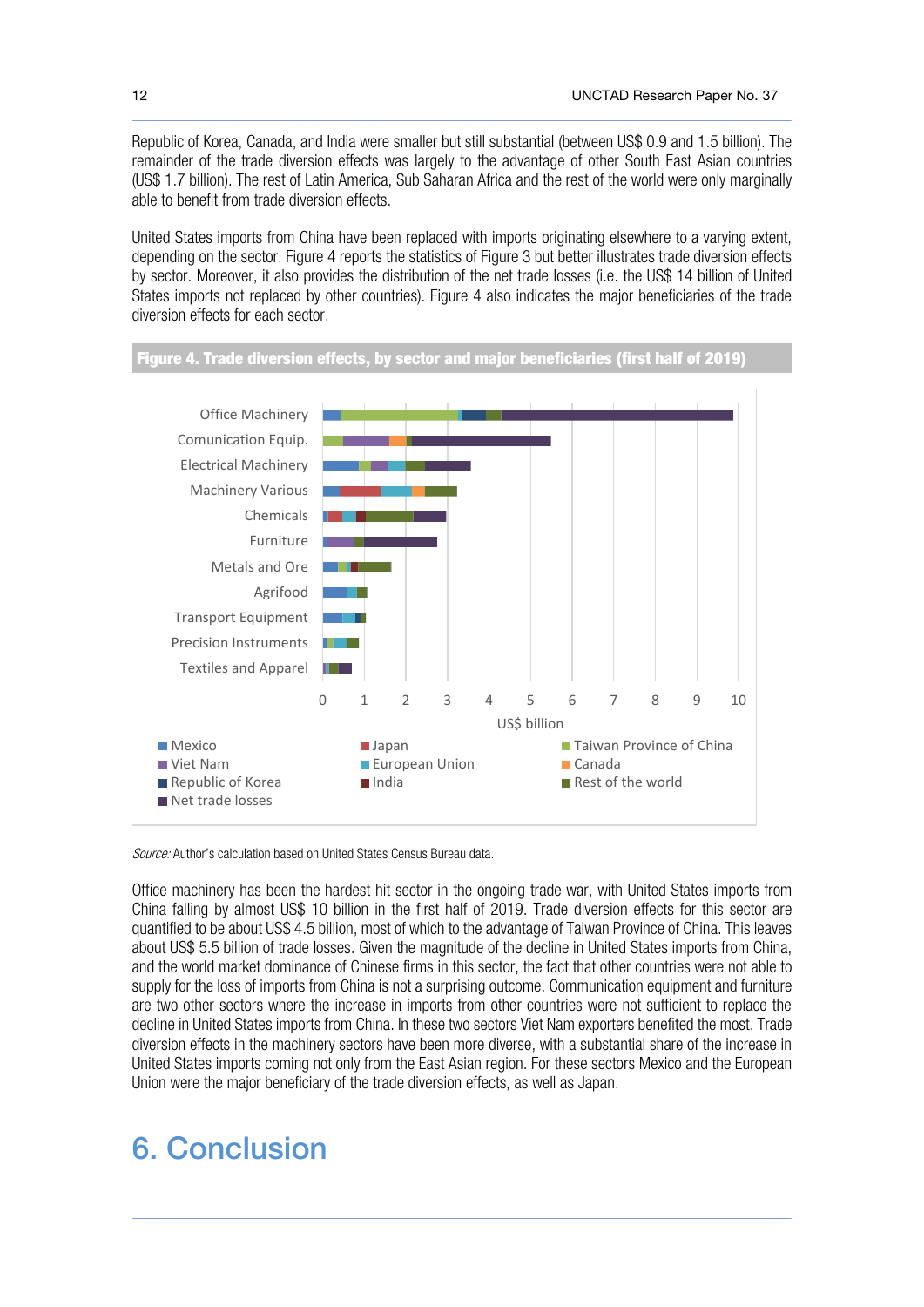Economists generally agree that increases in bilateral trade costs such as those resulting from the ongoing trade war between United States and China will result in lower trade, higher prices for consumers, and trade diversion effects. By using recent import data from the United States census bureau, this paper finds empirical evidence for these arguments. By adopting a simple identification strategy which relies on measuring differences in outcomes between goods that have been subject to additional tariffs versus goods that have not, and controlling for detailed sectoral specific effects, the paper finds substantial evidence that United States tariffs have resulted in a strong decline in United States imports from China. The paper finds that such a decline was partly replaced by a surge in United States imports from elsewhere. The analysis finds implicit evidence that the cost of the tariffs has been generally passed down to United States consumers. However, it also finds some indication that Chinese firms may have only recently started to react to tariffs by reducing their export prices, thus absorbing part of the cost of the tariffs (about 8 percentage points). However, the limited evidence found in this study would need to be substantiated by further data once it becomes available.

 $\_$  , and the set of the set of the set of the set of the set of the set of the set of the set of the set of the set of the set of the set of the set of the set of the set of the set of the set of the set of the set of th

In magnitude, the analysis of this paper finds that United States tariffs on China have resulted in a decline in imports of tariffed products by about 25 percent in the first half of 2019. While substantial, this figure also shows the competitiveness of Chinese firms, which despite the substantial tariffs, were still able to maintain 75 percent of their exports to the United States. The paper also quantifies the trade diversion effects for the first half of 2019 to be about US\$ 21 billion, implying that the amount of net trade losses corresponds to about US\$ 14 billion. Trade diversion effects have brought substantial benefits for Taiwan Province of China, Mexico, the European Union, and Viet Nam. The paper also provides insights of the effects at the sectoral level. The hardest hit sectors have been office machinery and communication equipment with a total reduction of United States imports from China in the order of about US\$ 15 billion for the first half of 2019. Trade diversion effects in these sectors have been below average possibly because lack of supply capacity outside China.

More in general the results of this paper point to the fact that the United Statestariffs on China are economically hurting both countries. United States losses are largely related to the higher prices for consumers, while China's losses are related to significant export losses. While this paper does not examine the impact of the most recent phase of the trade war, the results are likely to be similar in the sense that the recent escalation is likely to have added to the existing losses. Finally, the analysis in this paper did not consider either the impact of Chinese tariffs on United States imports, but the qualitative results are most likely to be analogous: higher prices for Chinese consumers and losses for United States exporters.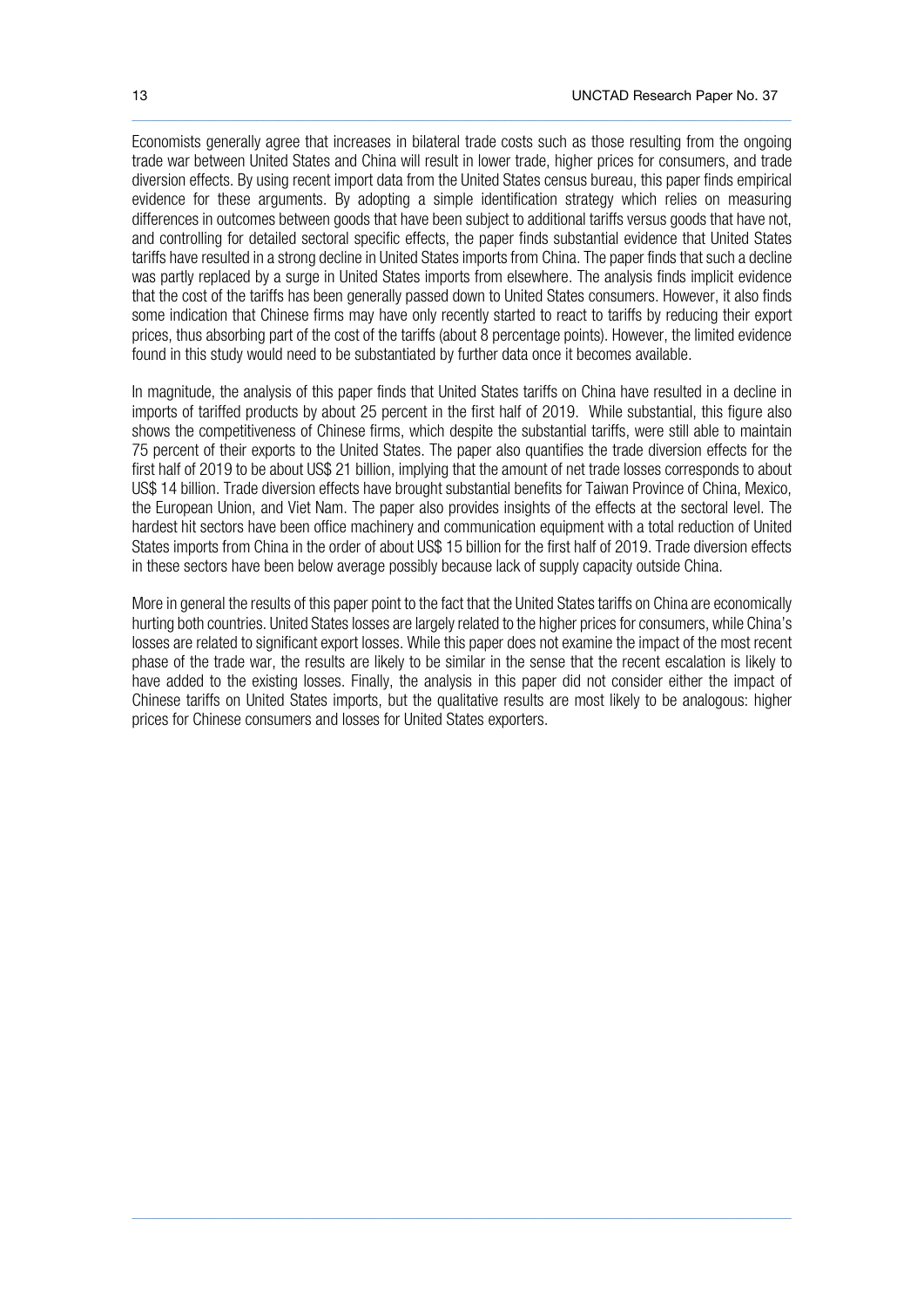# **References**

Amiti M, Redding S J. and Weinstein D (2019). "The Impact of the 2018 Trade War on U.S. Prices and Welfare," CEPR Discussion Papers 13564, C.E.P.R. Discussion Papers.

 $\_$  , and the set of the set of the set of the set of the set of the set of the set of the set of the set of the set of the set of the set of the set of the set of the set of the set of the set of the set of the set of th

- Amiti M, Itskhoki O and Konings J (2019). "International Shocks, Variable Markups, and Domestic Prices", The Review of Economic Studies, forthcoming.
- Bown C P (2019). US-China Trade War: The Guns of August. PIIE Trade and Investment Policy Watch blog, Peterson Institute for International Economics.
- Broda C, Limao N and Weinstein D E (2008). "Optimal Tariffs and Market Power: The Evidence." American Economic Review, 98 (5): 2032-65.
- Buehn A and Eichler S (2011). Trade Misinvoicing: The Dark Side of World Trade. The World Economy, Vol. 34, 1263-1287.
- Feenstra R (1989). ''Symmetric pass-through of tariffs and exchange rates under imperfect competition: An empirical test", *Journal of International Economics*, 27, issue 1-2, p. 25-45.
- Fajgelbaum P, Goldberg P, Kennedy P and Khandelwal A K (2019). ''The Return to Protectionism''. NBER Working Paper No. w25638.
- Froot K and Klemperer P (1989). "Exchange Rate Pass-Through When Market Share Matters," American Economic Review, vol. 79(4), pages 637-654, September.
- Goldberg P and Knetter M M (1997). "Goods Prices and Exchange Rates: What Have We Learned?", Journal of Economic Literature, 35, issue 3, p. 1243-1272.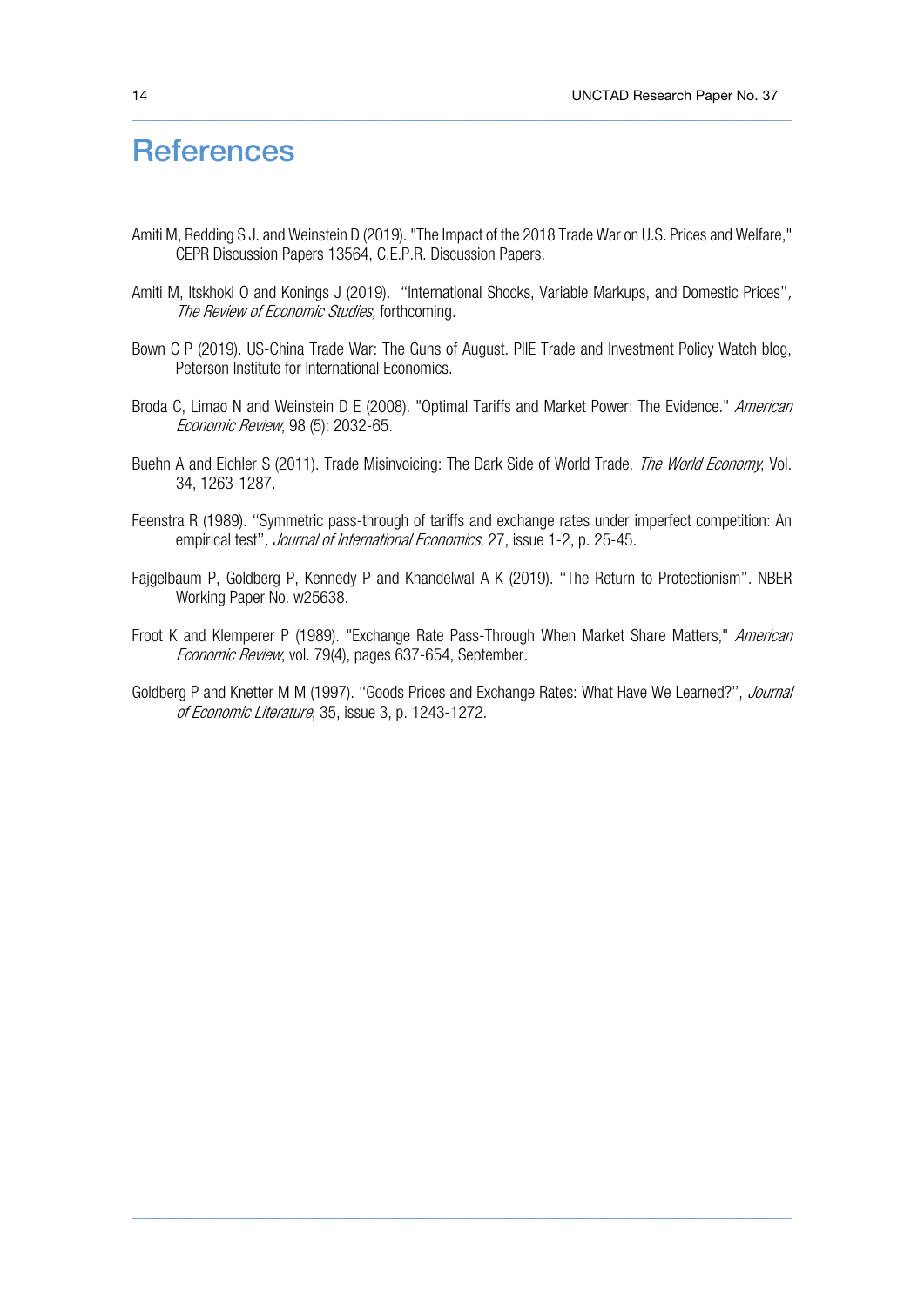# ANNEX

### Table A1. Matrix of trade diversion effects (US\$ Million)

|                              |                  |           |                |          | <b>European</b> |                  |
|------------------------------|------------------|-----------|----------------|----------|-----------------|------------------|
|                              | <b>Australia</b> | Argentina | <b>Brazil</b>  | Canada   | Union           | <b>Indonesia</b> |
| Agri-food                    | 16               | 9         | $\overline{4}$ | 21       | 215             | $\Omega$         |
| Chemicals                    | 23               | 8         | 129            | 0        | 324             | 0                |
| Comunication Equip.          | 13               | 0         | 9              | 416      | 0               | 42               |
| <b>Electrical Machinery</b>  | 0                |           | 27             | 110      | 422             | 27               |
| Furniture                    | 26               | 3         | 0              | 0        | 0               | 0                |
| <b>Machinery Various</b>     | 5                | 22        | 191            | 307      | 739             | 29               |
| Metals and Ore               | O                | 27        | 71             | 83       | 96              | 25               |
| Office Machinery             | 0                | 0         | 0              | 39       | 108             | 0                |
| <b>Precision Instruments</b> | 4                | 0         | 7              | 62       | 371             | 4                |
| <b>Textiles and Apparel</b>  | 3                |           | 4              | $\Omega$ | 66              | $\overline{2}$   |
| <b>Transport Equipment</b>   | 2                | 0         | 11             | 76       | 285             |                  |
| <b>Others</b>                | 3                | 3         | 0              | 83       | 55              | $\Omega$         |
| TOTAL                        | 95               | 75        | 451            | 1197     | 2681            | 129              |

 $\_$  , and the set of the set of the set of the set of the set of the set of the set of the set of the set of the set of the set of the set of the set of the set of the set of the set of the set of the set of the set of th

|                              |       |          | <b>Republic</b> |               |          |                 |
|------------------------------|-------|----------|-----------------|---------------|----------|-----------------|
|                              | India | Japan    | of Korea        | <b>Mexico</b> | Malaysia | <b>Pakistan</b> |
| Agri-food                    | 23    | 21       | 19              | 599           | 0        | 3               |
| Chemicals                    | 243   | 342      | 95              | 127           | 40       | 5               |
| Comunication Equip.          | 0     | 10       | 13              | 0             | 0        | 0               |
| <b>Electrical Machinery</b>  | 83    | 0        | 68              | 876           | 12       | 0               |
| Furniture                    | 27    | $\Omega$ | 5               | 99            | 58       | 2               |
| <b>Machinery Various</b>     | 68    | 997      | 99              | 407           | 0        | 0               |
| Metals and Ore               | 181   | 62       | 52              | 373           | 50       | 0               |
| Office Machinery             | 18    | 63       | 568             | 420           | 12       | 0               |
| <b>Precision Instruments</b> | 23    | $\Omega$ | $\overline{2}$  | 166           | 76       |                 |
| <b>Textiles and Apparel</b>  | 41    | 12       | 48              | 47            | 2        | 25              |
| <b>Transport Equipment</b>   | 6     |          | 117             | 456           |          | 0               |
| <b>Others</b>                | 42    | 32       | 29              | $\Omega$      |          | 0               |
| TOTAL                        | 755   | 1540     | 1115            | 3570          | 251      | 37              |

|                              | <b>Russian</b>    |          |               | Taiwan<br><b>Province</b> |                 | South         |
|------------------------------|-------------------|----------|---------------|---------------------------|-----------------|---------------|
|                              | <b>Federation</b> | Thailand | <b>Turkey</b> | of China                  | <b>Viet Nam</b> | <b>Africa</b> |
| Agri-food                    | 56                | $\Omega$ | 13            | 6                         | 14              | 13            |
| Chemicals                    | 143               | 243      | 17            | 5                         | 134             | 30            |
| Comunication Equip.          | 0                 | $\Omega$ | 31            | 491                       | 1106            | 0             |
| <b>Electrical Machinery</b>  | 19                | 25       | 12            | 287                       | 400             | 3             |
| Furniture                    | 0                 | 22       | 11            | 55                        | 665             | 5             |
| <b>Machinery Various</b>     | U                 | 124      | 23            | 122                       | 8               | 3             |
| Metals and Ore               | 54                | 58       | 89            | 205                       | 130             | 0             |
| Office Machinery             | 0                 | 0        | 0             | 2830                      | 60              | 0             |
| <b>Precision Instruments</b> | U                 | U        | 9             | 183                       | 18              | 4             |
| <b>Textiles and Apparel</b>  | 0                 | 4        | 14            | 8                         | 4               | 2             |
| <b>Transport Equipment</b>   |                   | 4        | 5             | 14                        | 52              | 0             |
| <b>Others</b>                | 74                |          | 4             | 11                        | 10              | 0             |
| TOTAL                        | 347               | 481      | 226           | 4217                      | 2601            | 60            |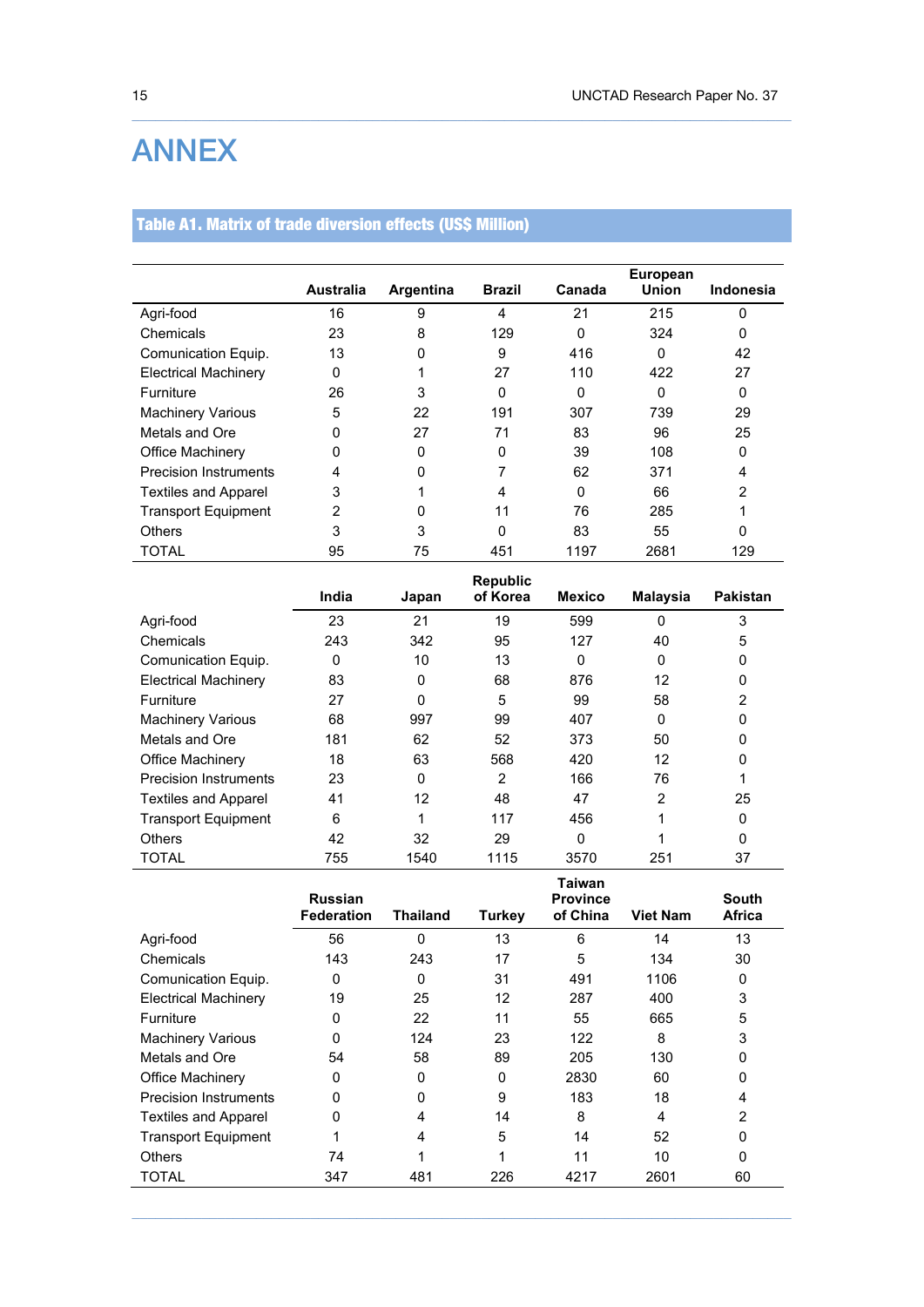#### Table A1 *(continued)*

|                              | <b>Rest of</b><br>Latin<br>America<br>and<br>Caribbean | <b>Rest of</b><br>South<br><b>East Asia</b> | <b>Rest of</b><br>Sub-<br><b>Saharan</b><br>Africa | <b>Rest of</b><br>the<br>World | Total<br><b>Trade</b><br><b>Diversion</b> |
|------------------------------|--------------------------------------------------------|---------------------------------------------|----------------------------------------------------|--------------------------------|-------------------------------------------|
| Agri-food                    | 8                                                      | $\mathbf{0}$                                | 17                                                 | 8                              | 1065                                      |
| Chemicals                    | 0                                                      | 272                                         | 0                                                  | 0                              | 2179                                      |
| Comunication Equip.          | 10                                                     | 0                                           | 0                                                  | 0                              | 2142                                      |
| <b>Electrical Machinery</b>  | 0                                                      | 74                                          | 16                                                 | $\Omega$                       | 2461                                      |
| <b>Furniture</b>             | 0                                                      | $\Omega$                                    | 3                                                  | $\Omega$                       | 981                                       |
| <b>Machinery Various</b>     | 3                                                      | 78                                          | 1                                                  | $\Omega$                       | 3226                                      |
| Metals and Ore               | 0                                                      | $\Omega$                                    | 22                                                 | 56                             | 1635                                      |
| Office Machinery             | 0                                                      | 178                                         | 0                                                  | $\Omega$                       | 4297                                      |
| <b>Precision Instruments</b> | 6                                                      | 182                                         | 1                                                  | 72                             | 1190                                      |
| <b>Textiles and Apparel</b>  | 3                                                      | 51                                          |                                                    | 529                            | 866                                       |
| Transport Equipment          | 0                                                      | 0                                           | 0                                                  | 0                              | 1032                                      |
| <b>Others</b>                | 0                                                      | 5                                           | 0                                                  | 20                             | 371                                       |
| TOTAL                        | 30                                                     | 840                                         | 60                                                 | 685                            | 21443                                     |

 $\_$  , and the state of the state of the state of the state of the state of the state of the state of the state of the state of the state of the state of the state of the state of the state of the state of the state of the

 $\_$  , and the set of the set of the set of the set of the set of the set of the set of the set of the set of the set of the set of the set of the set of the set of the set of the set of the set of the set of the set of th